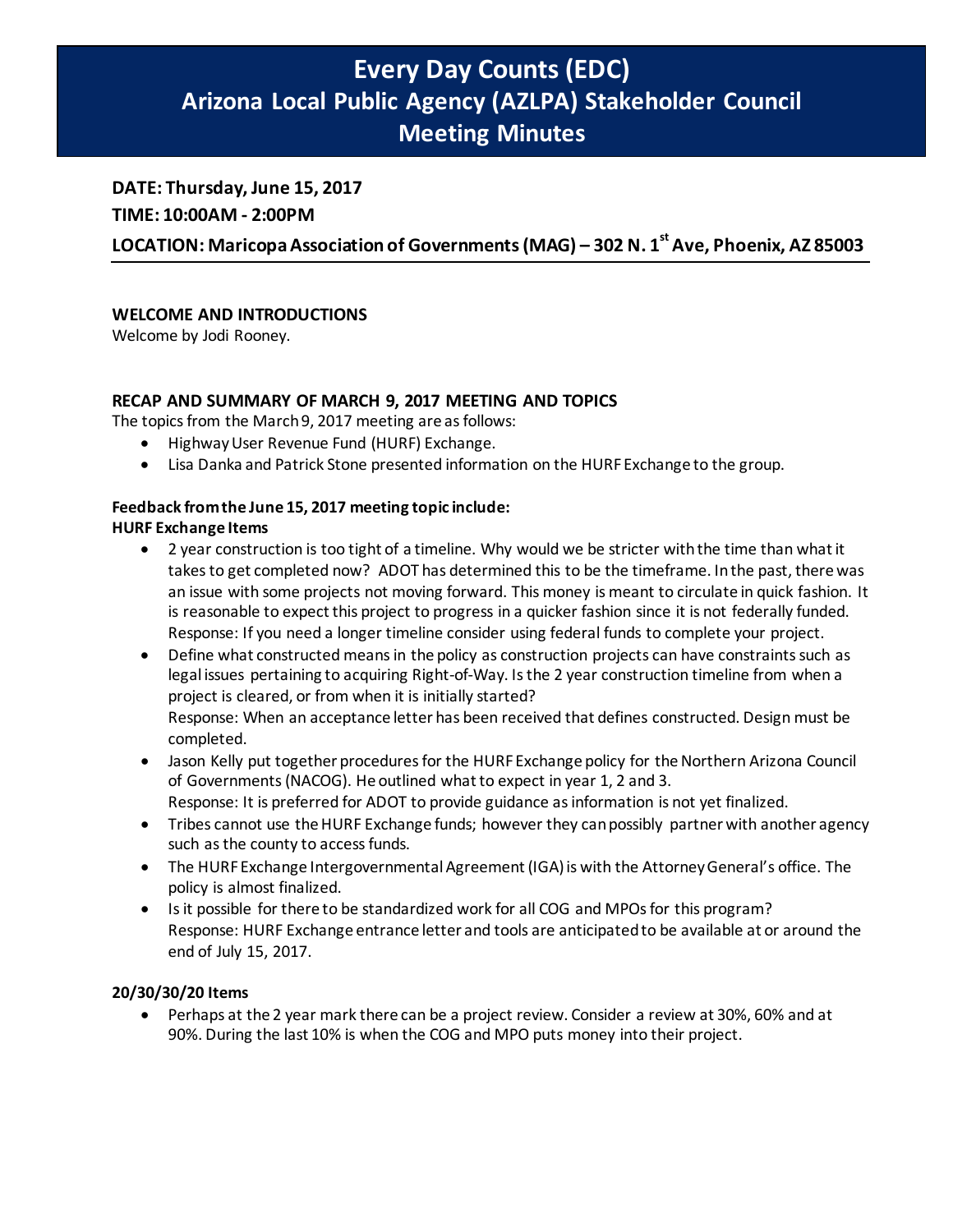Every Day Counts - Arizona Local Public Agency Stakeholder Council Meeting Minutes – June 15, 2017

### **General Feedback**

- HURF funds will not work well with large projects. Response: This program was designed for greater Arizona to utilize, which tend to be smaller projects.
- With staffing issues in some COG and MPO locations, there may be some hesitation using the HURF funds as it shifts control away from ADOT and requires more staff with the local.
- Participants indicated that they do not see and/or have contact with ADOT project managers regarding their projects. Not much oversight. They would like to see this change.
- Most Council of Governments (COG), Metropolitan Planning Organizations (MPO) and cities have to go before a committee for authorization. This can be time consuming and add to the overall timeline of getting a project underway.

Response: This process is to be expected and the project bidding process can add to the time issue as well; please plan accordingly.

## **PARTICIPANT FEEDBACK AND OPEN DISCUSSION**

What is the future of Predictive Modeling? ADOT and FHWA to look at education possibly using Highway Safety Improvement Program (HSIP) funds.

## **FEDERAL HIGHWAY ADMINISTRATIN (FHWA) UPDATE**

Update by Ed Stillings, Senior Transportation Planner

- FHWA is experiencing a staff shortage. Please be patient with timelines on projects at this time.
- A staff rotation will be taking place by July. This will allow an FHWA person from another location to fill Randy Everett's position for 4 months. Most vacancies cannot be filled at this time.
- FHWA will be hiring for an Intelligent Transportation System (ITS) position.
- The Buy America court decision is in limbo. No updates at this time.
- FHWA drafted guidelines for preliminary scoping is not yet finalized.
- Lisa Neie with FHWA is working on Americans with Disabilities Act (ADA) new standards.

## **TIMELINE TO OBLIGATION**

- Reviewed the Timeline to Obligation document and the dates listed.
- LPAs would like communication from their ADOT project manager when their local project goes to PRB.
- Try to get the Local Public Agency (LPA) representative involved earlier on a project and if possible have them attend COG and MPO meetings.
- The group stated that the Joint Project Agreement/Intergovernmental Agreement (IGA/JPA) timeline for review is too short. They need more than 1 week to review. Most IGA and JPA documents need to go past a committee and most committees only meet once a month. The IGA from initiation to execution could take 6 months because of multiple parties involved.
- It was commented for ADOT to send the JPA/IGA documents one at a time to the local instead of batching them together.